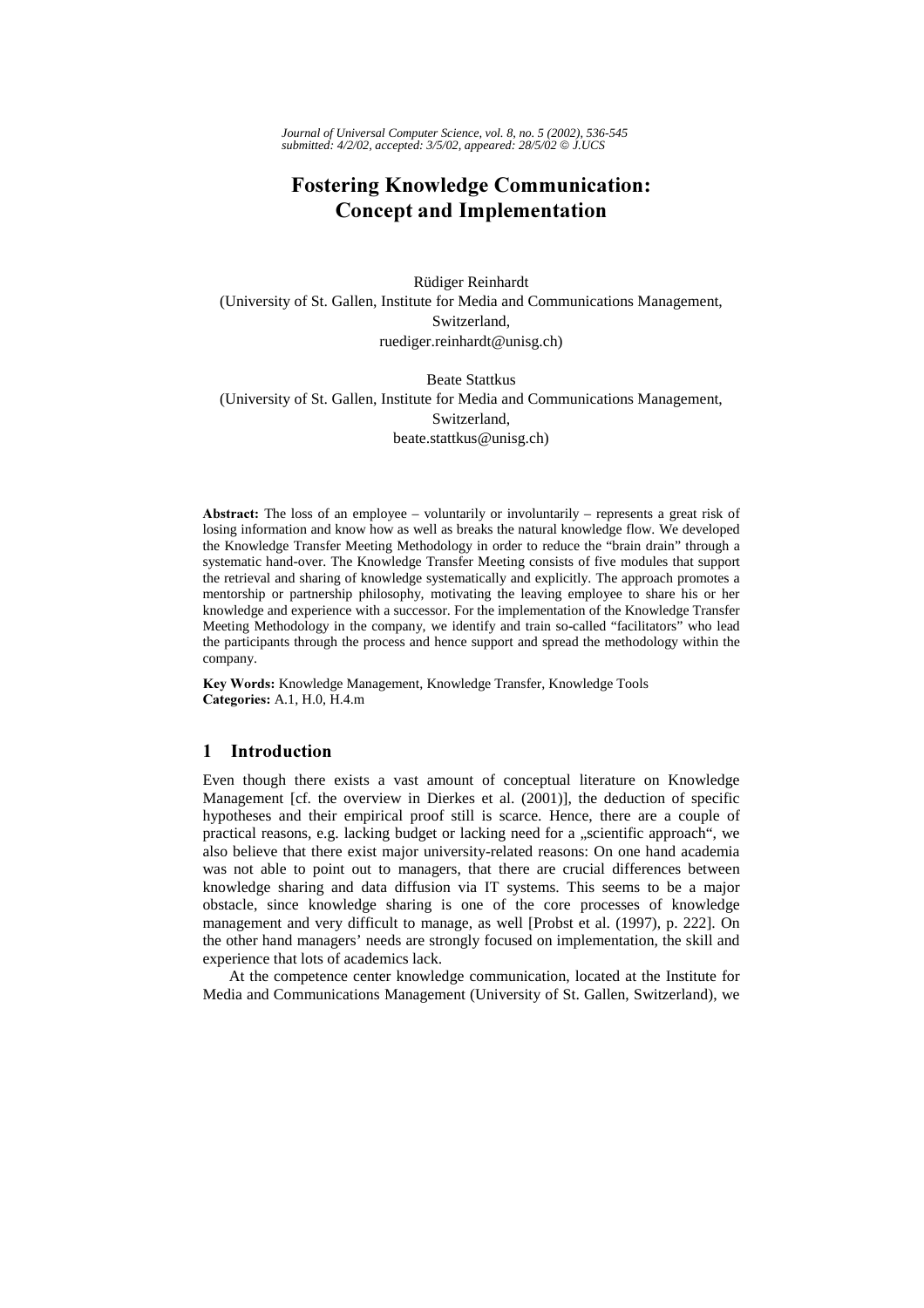have started to focus on *knowledge communication* in 2001. The aim is to overcome the existing weaknesses of knowledge management practice and research with regard to knowledge communication, like knowledge sharing resp. transfer. Since knowledge communication has three major goals: (1) diffusion of knowledge within the company, (2) prevention of knowledge through building redundancies, and (3) creation of new knowledge by exchanging existing knowledge – our aim is to further develop theory building and practical expertise of knowledge communication processes on the basis of action research.

In the subsequent sections we want to provide information about the conceptual framework of knowledge communication and its implementation. In reference to the transdisciplinary framework of [Gibbons et al. (1994)] we want to make clear beforehand, that this conceptual framework is heavily triggered by practical and not by academic needs.

# $\overline{2}$ **Theoretical background**

From a *theoretical* point of view it has been argued, that an organization's capability of sharing knowledge, strongly depends on structural aspects (e.g. organizational hierarchies, functional differentiation and separation, workflow, space management) and especially on the *communication structure* (e.g. channels, horizontal and vertical communication, dominant communication styles, structural and personal barriers, reciprocal knowledge flows). One of the most important factors for the unrestricted flow of knowledge in organizations are social-psychological aspects. Knowledge diffusion not only requires the spatial distribution of knowledge but also the readiness to share and to pick up knowledge. This disposition depends highly on a climate of mutual trust and sharing culture. Therefore, all tools to distribute knowledge are useless as long as the culture and the incentive systems in the organization do not promote the sharing of relevant knowledge [Pawlowsky/Reinhardt (2002)]. From an epistemological perspective, it can be shown that the communication of knowledge that is knowledge communication – should be conceptualized within a constructivistic approach rather than a cognitivist approach [cf. Reddy (1979); von Krogh/Roos (1996); Willke (1998)]. Based on this understanding, we *define* knowledge communication as an intended and interactive construction and exchange of knowledge resp. experiences and skills on a verbal and nonverbal level [Reinhardt et al. (2001)].

Additionally the difference between explicit and tacit knowledge [Nonaka, Takeuchi (1995)] should be mentioned here. Keeping in mind that "we know more than we are capable to say" [Polanyi (1967)], we want to introduce a modified version of the common "explicit – tacit" - differentiation debate. Figure 1 shows, that we distinguish between three levels of knowledge explicability: The difference between tacit and explicit knowledge is supplement by the level of "potentially explicable knowledge". "Potential explicable" means that individuals can be supported by methods, tools, and interventions to retrieve knowledge more systematically and explicitly [Perrig, Wippich, Perrig-Chiello (1993)]. This phenomenon is well known from all-day practice: If a person is interrogated systematically by an interviewer, he or she is able to remember his or her experiences resp. knowledge in a more systematic way and on a deeper level.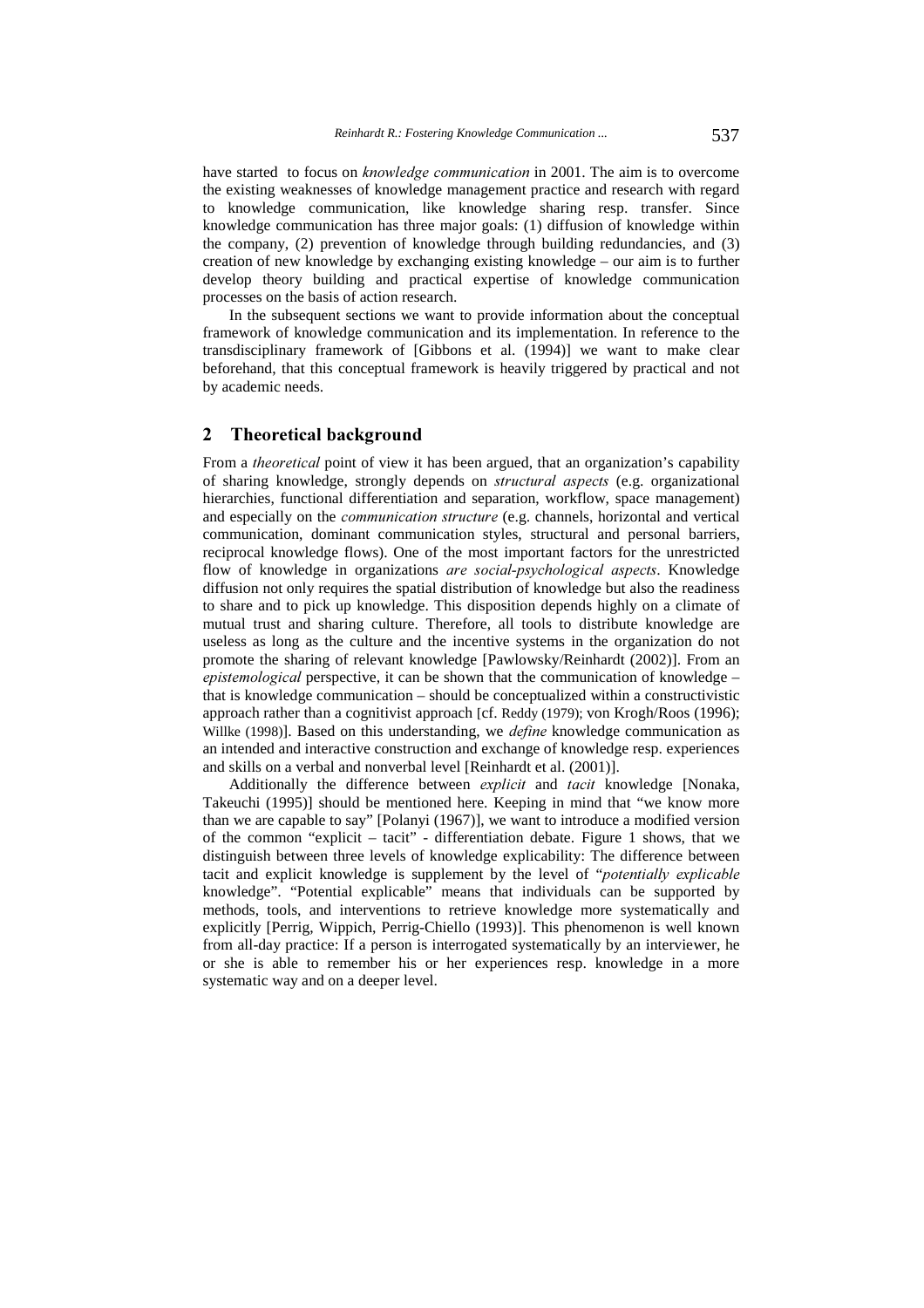

Figure 1: The "Iceberg Model" of explicit and tacit knowledge

From a practical perspective the following generic situations of knowledge communication can be distinguished [Reinhardt et al. (2001a)]; cf. table 1.

|            | <b>Self</b>                               | <b>Others</b>                                                                                                                                                                                                                                                                                                                                                                        |
|------------|-------------------------------------------|--------------------------------------------------------------------------------------------------------------------------------------------------------------------------------------------------------------------------------------------------------------------------------------------------------------------------------------------------------------------------------------|
| Individual | actions.                                  | <i>Individual reflection:</i> The individual <i>Knowledge Transfer Meeting:</i> Individuals<br>becomes aware of own rules, transfer knowledge to other persons, e.g. in<br>assumptions, norms values and learns the case of short term absence like vacation,<br>to explicitly apply them to further or hand-over in the case of a permanent exit<br>due to promotion or retirement. |
| Team       | to increase<br>experiences<br>efficiency. | <i>Team debriefing:</i> The team becomes <i>Team transfer Meetings:</i> We can distinguish<br>aware of critical incidents and lessons between project related knowledge transfer<br>learned, and learns to explicitly apply $\vert$ (similar tasks & processes) and process<br>future related knowledge transfer (unsimilar tasks<br>& processes)                                    |

# Table 1: Knowledge Communication Matrix

Even though this paper deals with the Knowledge Transfer in a one-to-one situation, in the above table we included the team-situations as well as the individual reflection to portray the variety of knowledge communication scenarios. Furthermore, it is evident that the management of knowledge transfer initiatives, that is the fostering of knowledge between individuals or teams resp. an individual and a team is supported by the existence and performance of "self-briefing"-sessions beforehand. Hence, this does not mean that self-debriefing-sessions have to take place before a transfer meeting, but it prepares the individual or team and allows them to identify and reflect critical experiences before discussing resp. forwarding them publicly.

In the subsequent sections we will describe one of our methods – the Knowledge Transfer Meeting (KTM) – in detail.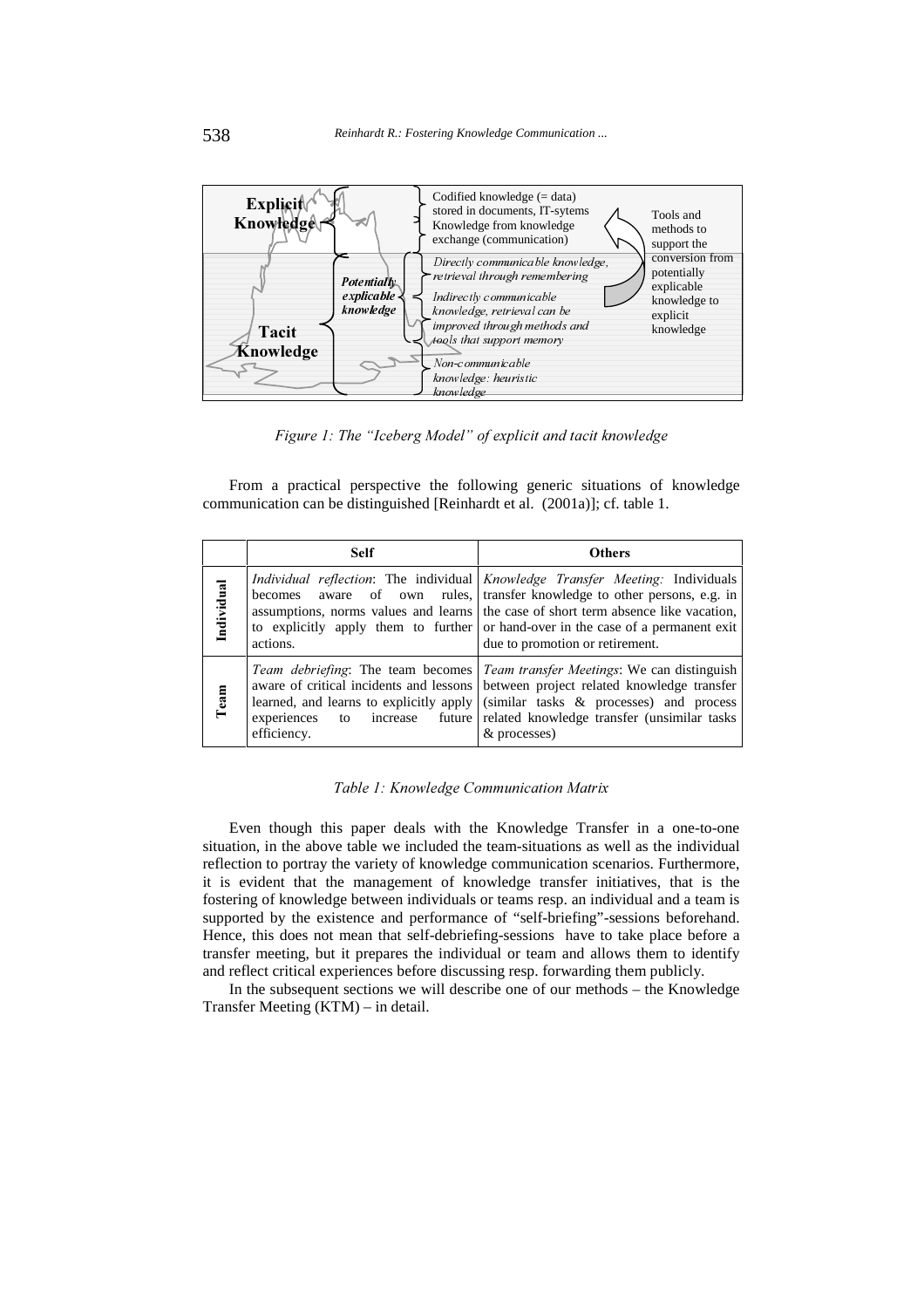# & The Knowledge Transfer Meeting

Usually a company has acquired an enormous amount of information, data and knowledge over the years of its existence. It is agreed upon that the *individual* employee is the most important knowledge carrier. He can to a certain extend save, illustrate and retrieve information, data and knowledge that is vital for the company's long-term success, in IT-systems. Time pressure, lacking motivation to share knowledge, and missing specifications of organizational knowledge goals are barriers that restrict the opportunity to reveal, save and store these enormous amount of information, data and knowledge. As defined above, knowledge communication is one way to overcome these barriers through the interactive construction and exchange between individuals.

|              | <b>Exit Interview</b>                                                                                                                                                 | <b>Knowledge Transfer Meeting</b>                                                                                           |
|--------------|-----------------------------------------------------------------------------------------------------------------------------------------------------------------------|-----------------------------------------------------------------------------------------------------------------------------|
| Goals        | proprietary information<br>Secure<br>and<br>company material                                                                                                          | Retrieve and save knowledge from<br>$\bullet$<br>leaving employee                                                           |
|              | Resolution of unresolved and/<br><b>or</b><br>٠<br>outstanding<br>concerns of<br>both<br>the<br>employer and the employee, gather input<br>to avoid employee turnover | • Motivate the leaving employee to<br>act as a mentor for his successor                                                     |
|              | Employee retention                                                                                                                                                    |                                                                                                                             |
| Resp-onsible | Human resource department                                                                                                                                             | Operational department                                                                                                      |
|              | Leaving employee<br>٠                                                                                                                                                 | Leaving employee<br>$\bullet$                                                                                               |
| Participants | from<br>the<br>Contact<br>person<br>human<br>٠<br>resource department<br>Department head on request (by the<br>leaving employee)                                      | Successor<br>$\bullet$<br>Facilitator if needed<br>$\bullet$                                                                |
| Outcome      | Exit Report, including feedback on the<br>٠<br>employee's job, department, and the<br>performance resp. deficiencies of the<br>company                                | Hand-over material according to the<br>$\bullet$<br>modules, including any related<br>material resp. links to that material |
|              | Goes into the personnel folder (might)<br>٠<br>be kept separately)                                                                                                    |                                                                                                                             |

Table 2: Exit interviews vs. Knowledge Transfer Meeting

The loss of an employee surely is one of the greatest risk of losing information and know how and breaks the natural knowledge flow, either when an employee leaves the company or is absent for a short period. The Knowledge Transfer Meeting Method is an approach to help to reduce the "brain drain" (knowledge outflow) through a systematic hand-over process. Some companies have introduced "exit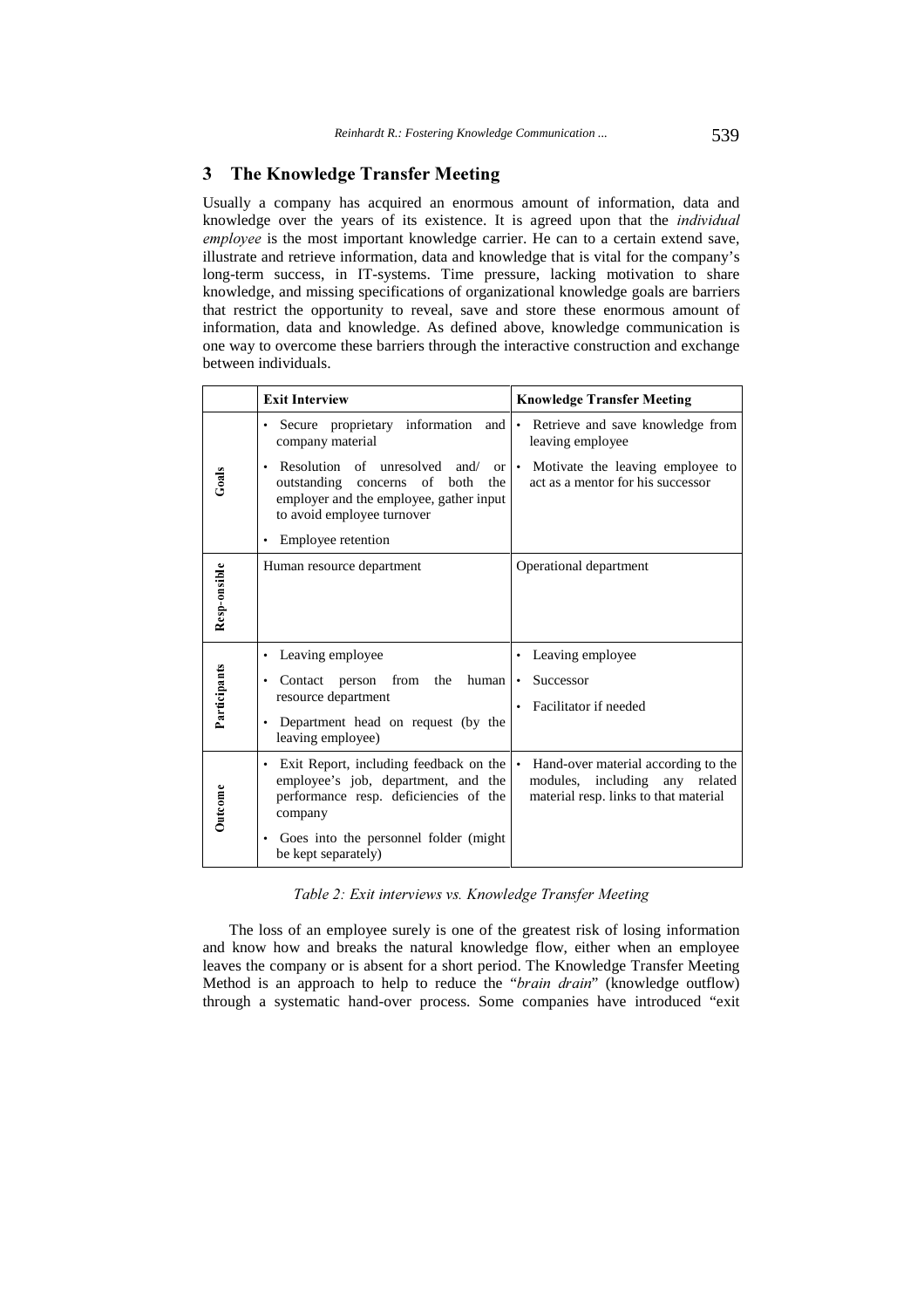interviews" for employees who retire or drop out to work for another company. Mostly, these interviews are held by employees from human resource management mainly to collect diagnostic information [Giacalone, Knouse, Montagliani (1997)], to a lesser extent to retrieve relevant information such as job specifics. The exit interviews serves as a – maybe the last - opportunity to secure proprietary information and company material, such as passwords from those who are voluntarily or involuntarily quitting their jobs. Moreover, the primary purpose of the exit interview has always been the resolution of outstanding concerns of both the employer and the employee leaving. Hence, exit interviews or questionnaires aim mostly at determining deficiencies in the company – that can be helpful in order to avoid unintentional employee turnover. In some cases, the interview aims at improving the rate of (talented) employee retention [Harris (2000)]. Beyond, the signed report also serves to protect the company from future claims. Obviously, these sensitive documents will go into the personnel folder (they might be kept separately, though) and would not be accessible for other employees as reference. Table 2 summarizes the characteristics of an exit interview in comparison with the Knowledge Transfer Meeting.

Thus, the main idea of a Knowledge Transfer Meeting is to provide a structured guideline for the manager and/or the employee to ensure an efficient hand-over [Reinhardt, Stattkus, Prykop (2001b)] with regard to the knowledge preservation in the organization.

Our approach is characterized as follows: (1) We focus on the interaction between two individuals and foster the *partnership or mentorship philosophy* in hand-over situations such as the permanent exit of an employee as well as in daily work such as the introduction to a new role, task or team. (2) We position the responsibility for and the realization of the knowledge transfer in the *operating departments* where the critical knowledge "lives". The human resource department may facilitate and support knowledge transfer but does neither act as recipient nor as a mediator.

The latter issue reflects the re-orientation of the discussed approach. Knowledge management is promoted where the knowledge lives, reducing the loss of information through long ways by taking shortcuts (shortcut meaning the shortest possible way – that is individual to individual instead of i.e. individual  $-IT$  – individual), increasing the quality of knowledge at disposal and significantly raising the employees' motivation to participate in knowledge sharing resp. transferring activities.

#### $3.1$ Aims Of The Knowledge Transfer Meeting

In order to adequately "transfer" knowledge between individuals, the Knowledge Transfer Meeting Method has five main aims: (1) Visualizing the relevant personal contacts and the business networks that the employee actually uses. (2) Identifying the knowledge requirements to successfully fulfill the responsibilities and the tasks assigned to the employee. (3) Providing a frictionless hand-over of all responsibilities and current tasks to a successor/substitute. (4) Documenting the main success factors and dangers of projects the employee is associated with. (5) Formulating general advice and key learnings from long-term experience.

We distinguish between two basic situations in which Knowledge Transfer Meetings can be applied. Since we follow a modular structure, the Knowledge Transfer Meeting can be adapted to the individual needs and/or the departmental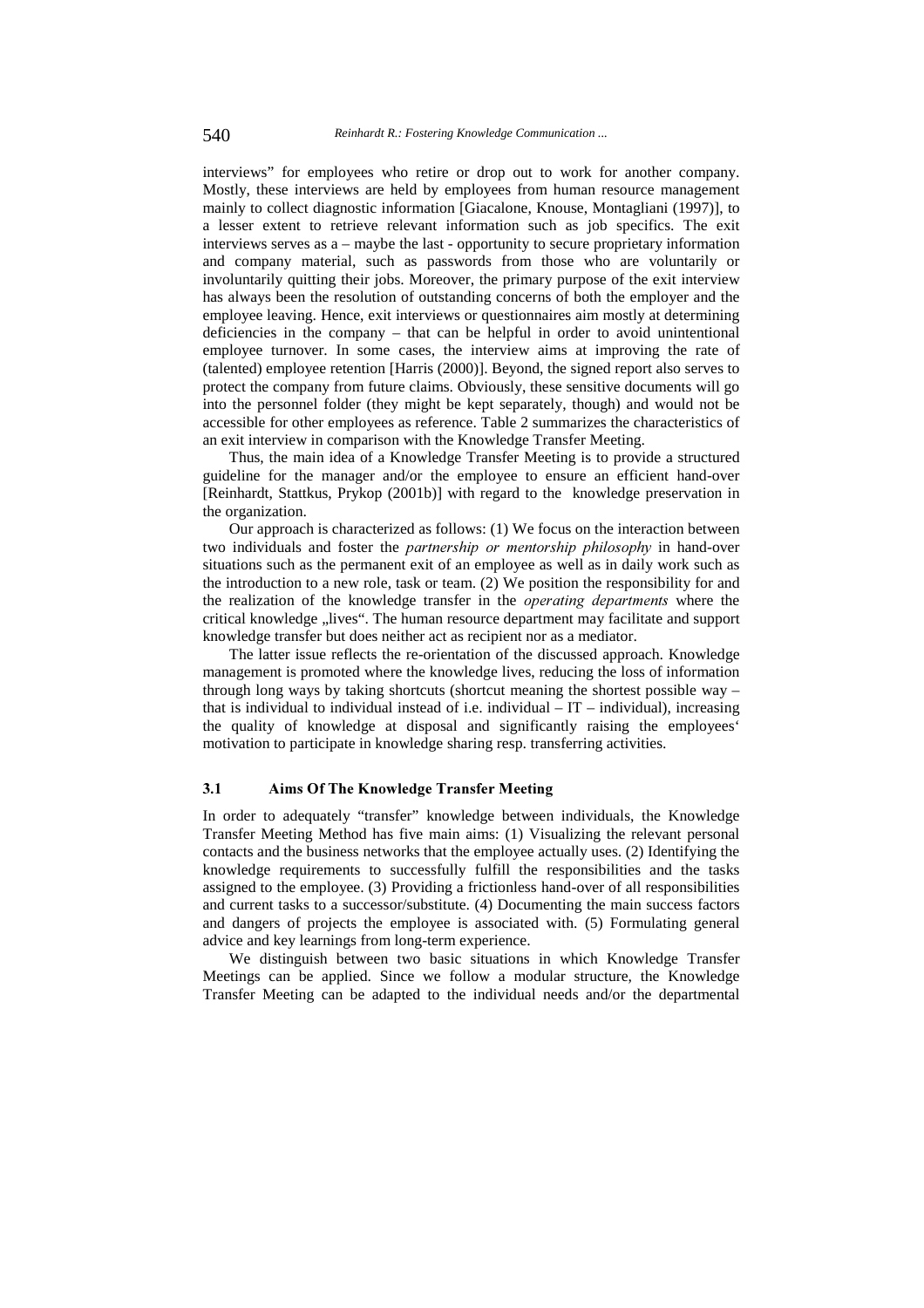needs in each situation. First there is the common hand-over to a substitute in the case of short term absence e.g. vacation. Second we talk about hand-over in the case of a permanent exit due to promotion or retirement, for example. Obviously the hand-over in the second situation is much more complex and challenging, but the efficiency of both is vital to the company's success. Commonly, in the first scenario the short-term substitute is familiar with the job and current activities, i.e. an ongoing project, thus a hand-over mainly focuses on current and short-term information, whereas the permanent exit of an employee asks for the retrieval of general knowledge and experience acquired over the years.

The modular flexible approach supports both hand-over situations, furthermore it can be used, as a whole or in parts, to support any similar situations where an effective knowledge transfer is crucial.

#### $3.2$ Method Of The Knowledge Transfer Meeting

In the following we call the person who is handing over his job to another employee, the "communicator", the person who receives the information is referred to as the "recipient".

The goal of the approach is to enable most – in the best case all – employees to communicate resp. receive knowledge in an effective manner by utilizing the Knowledge Transfer Meeting Methodology. To achieve this target, so called "facilitators" within the company are identified and trained to support the communicator and the recipient. The facilitator prepares the Knowledge Transfer Meeting and leads the participants through the meeting. In the long term, every employee's experience with regard to knowledge transfer should substitute the involvement of facilitators. Hence, the idea of the approach is to *support and spread* the methodology in the company through facilitators.

The Knowledge Transfer Meeting covers five knowledge domains, one per module. Depending on the complexity of the affected job and timeframe, it might be conducted at once or be split into reasonable sequences which allows for an evaluation of the received information in the meantime. These modules are described briefly in the subsequent sections.

### $3.2.1$ Module 1: Contacts & Relationships

The analysis of interviews held to identify critical knowledge areas and their handling has depicted that in order to properly take over a job from somebody else, it is essential to know about specifics such as main contacts, handling of relevant people and groups (such as clients), relationships between the communicator and main contacts, relationships between the main contacts, and critical incidents ( $\mu$ success and war stories"). All information is gathered and documented in the Contacts & Relationships Chart.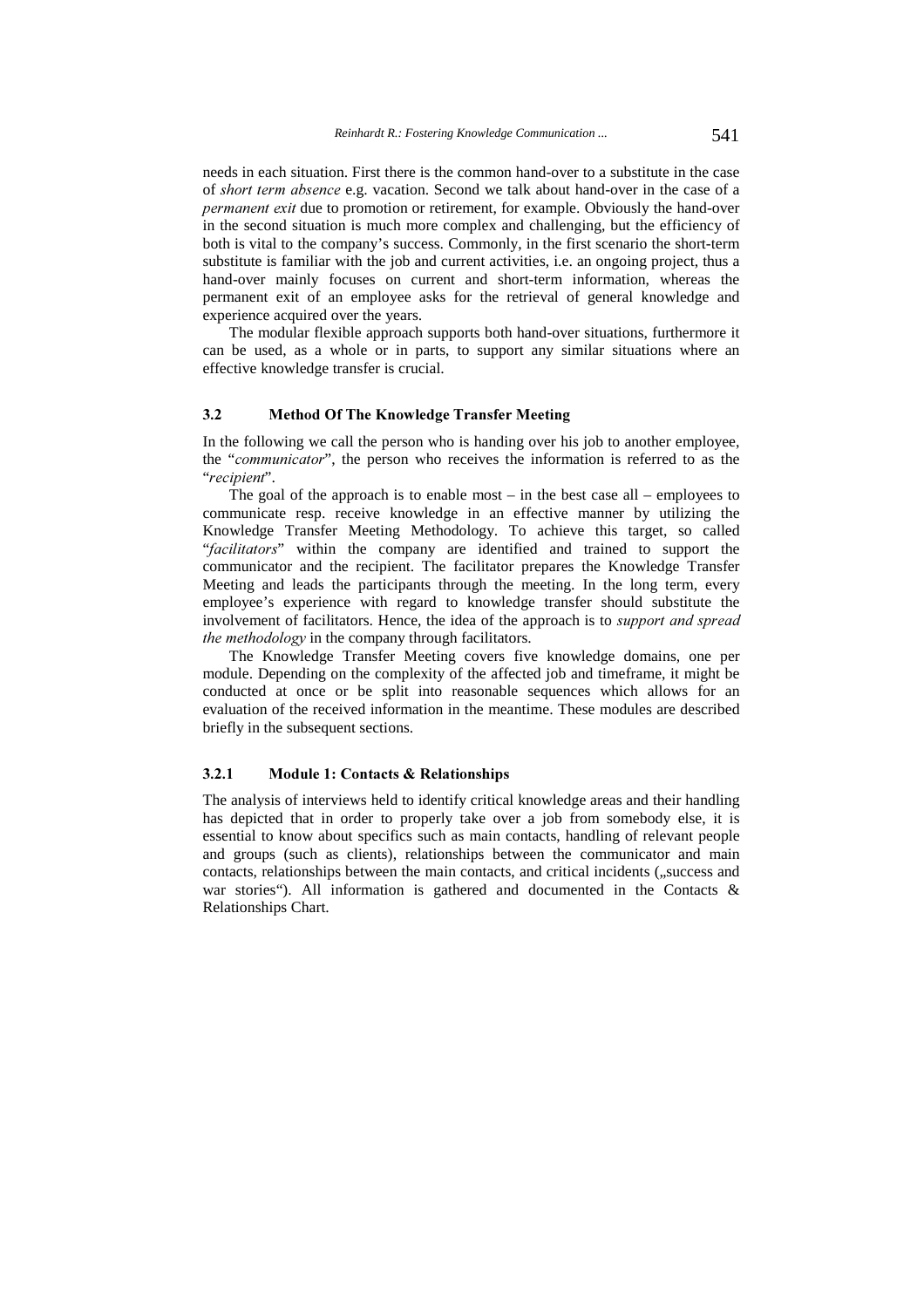### $3.2.2$ Module 2: Tasks & Responsibilities

In order to enable a frictionless hand-over of tasks and responsibilities, the communicator gives an introduction to his job from his perspective. According to the job description, he describes briefly all areas of tasks and responsibilities, and handouts a current action-list if applicable. In detail, this module includes information about resp. hand-over of all areas of tasks and responsibilities, possible risks and chances per area of tasks and responsibilities, and a referral to respectively an introduction to all connected relevant material.

#### $3.2.3$ Module 3: Project-related Lessons Learned

In case the short-term substitute or long-term successor is taking over the responsibility for a specific project from his predecessor, the hand-over also must include project-related information. The depth of this information depends on how familiar the recipient is with the specific project. In this module, the communicator summarizes the project history and formulates lessons learned that can be drawn from past successes and failures. In detail, this module summarizes the following information regarding a current project: Past project phases/milestones, activities, major successes, major mistakes, and derived lessons learned. This module does not deal with the introduction to the project and the project-specifics, such as special technical features.

# $3.2.4$ Module 4: Human Resource Management

For employees who have managerial responsibility, the Knowledge Transfer Meeting includes the hand-over of information and documentation regarding all employees who will in future directly report to the recipient, including an overview of all subordinates that directly report to the communicator resp. recipient; per person, information about operational area, characteristics, such as major subjects, results from the appraisals, such as goals, soft skills, and information about relationships between the communicator and the subordinates resp. between the subordinates.

### $3.2.5$ Module 5: Key Learnings & Advice

This Module is the last step in the Knowledge Transfer Meeting. In Modules 1-4, part of the experience that the communicator "has in his head" has been identified and written down. Certainly, the communicator has more experience and lessons learned to pass on to his successor. The formulation and passing on of key learning and advice underlines the mentorship philosophy of the approach.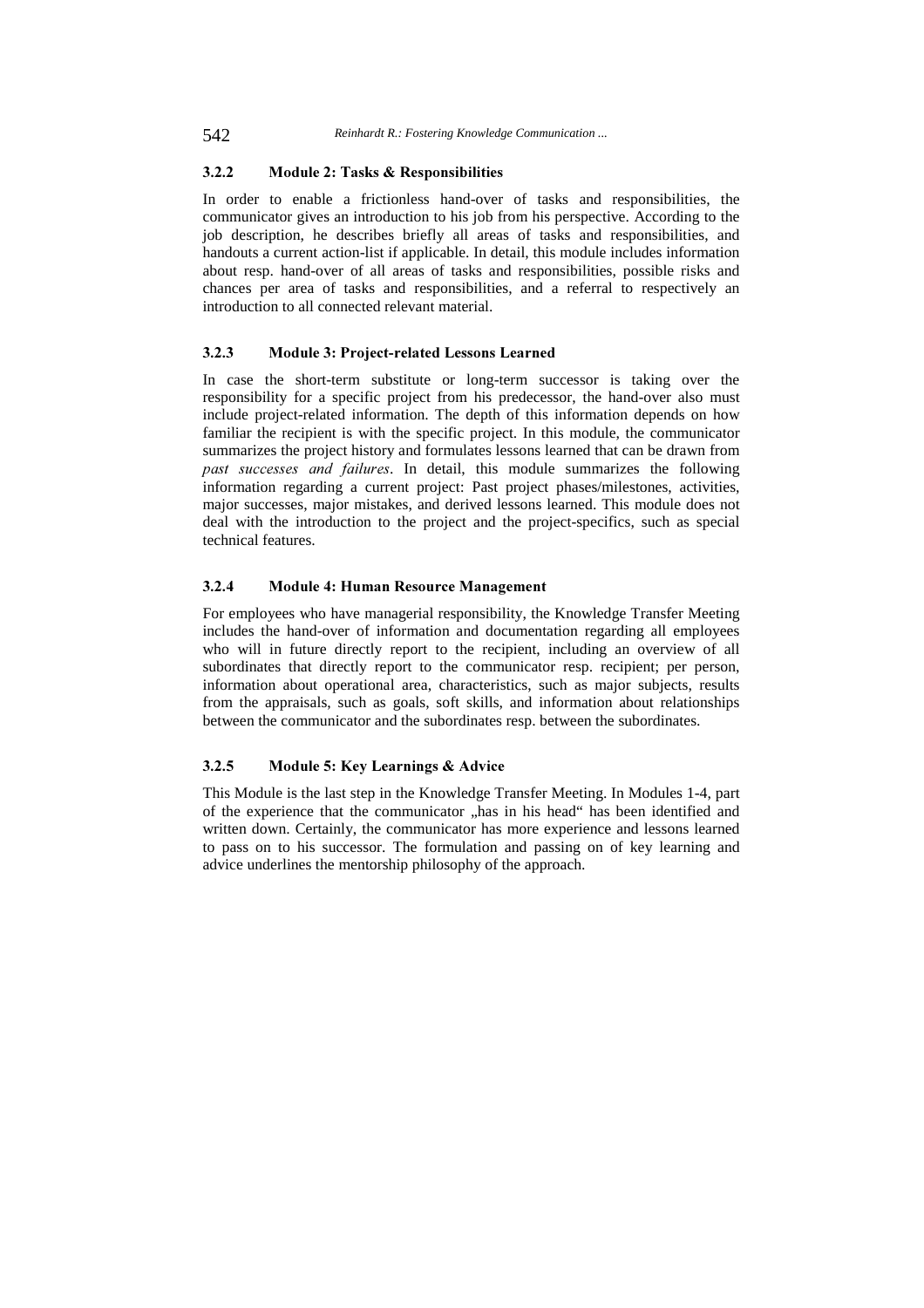#### $3.3$ Implementation Of The Knowledge Transfer Meeting

#### $3.3.1$ **The Training Perspective**

The Knowledge Transfer Meeting is held by the facilitator. We train dedicated employees to become Knowledge Transfer Meeting facilitators, that is to provide systematic support during hand-over meetings. The group of facilitators should consist of members of all departments. No specific experience is needed. It takes a one day-seminar to provide individuals with the skills of the Knowledge Transfer Meeting Methodology.

#### $3.3.2$ **Supportive Environment**

In order to provide the adequate *organizational environment* to conduct Knowledge Transfer Meetings, the company ensures the following context: (1) Identification of employees to be trained to become facilitators. (2) Receiving commitment resp. acceptance of the superior of each facilitator in order to get the time to participate in the training and later provide support in Knowledge Transfer Meetings. (3) Scheduling / planning of training sessions for facilitators, including organization of infrastructure. (4) Communicating the idea of the Knowledge Transfer Meeting Methodology and the names and availability of the facilitators. (5) Organize infrastructure for Knowledge Transfer Meetings, incl. materials, space, templates for invitation, preparation and follow-up. (6) Nominate a single person or department as contact for any comments, suggestions for improvement, feedback.. (7) Conduction of follow-up meetings for facilitator to share experiences.

#### $3.4$ The Train The Trainer-approach

We have introduced the training of employees to become facilitators, being conducted by external staff. Due to the systematic structure of the Knowledge Transfer Meeting Methodology and its self-explanatory nature, we have decided to apply a Train the Trainer-approach for the implementation. The trained multiplicators are capable of supporting Knowledge Transfer Meetings and of training their colleagues in becoming facilitators. The multiplictors replace external training staff. The given approach allows the company to perform and pass on the Knowledge Transfer Meeting Methodology through own employees, which reduces costs as well as reservation and the risk of revealing sensitive data to external people.

In order to provide the adequate *organizational environment* to conduct facilitator trainings, the company ensures the following infrastructure: (1) To become a multiplicator and conduct facilitator trainings, it is necessary to (a) be trained as a facilitator, (b) gain experience as a facilitator in at least one Knowledge Transfer Meeting. (2) Scheduling/planning of facilitator trainings (incl. invitation of participants, organizing infrastructure, e.g. rooms, materials etc.). (3) Every multiplicator should hold two facilitator trainings annually to spread the knowledge in the organization. (4) The company will provide a reflection meeting with all multiplicators and the external team in order to share experiences and to improve future trainings. (5) It is recommended that multiplicators will meet regularly in order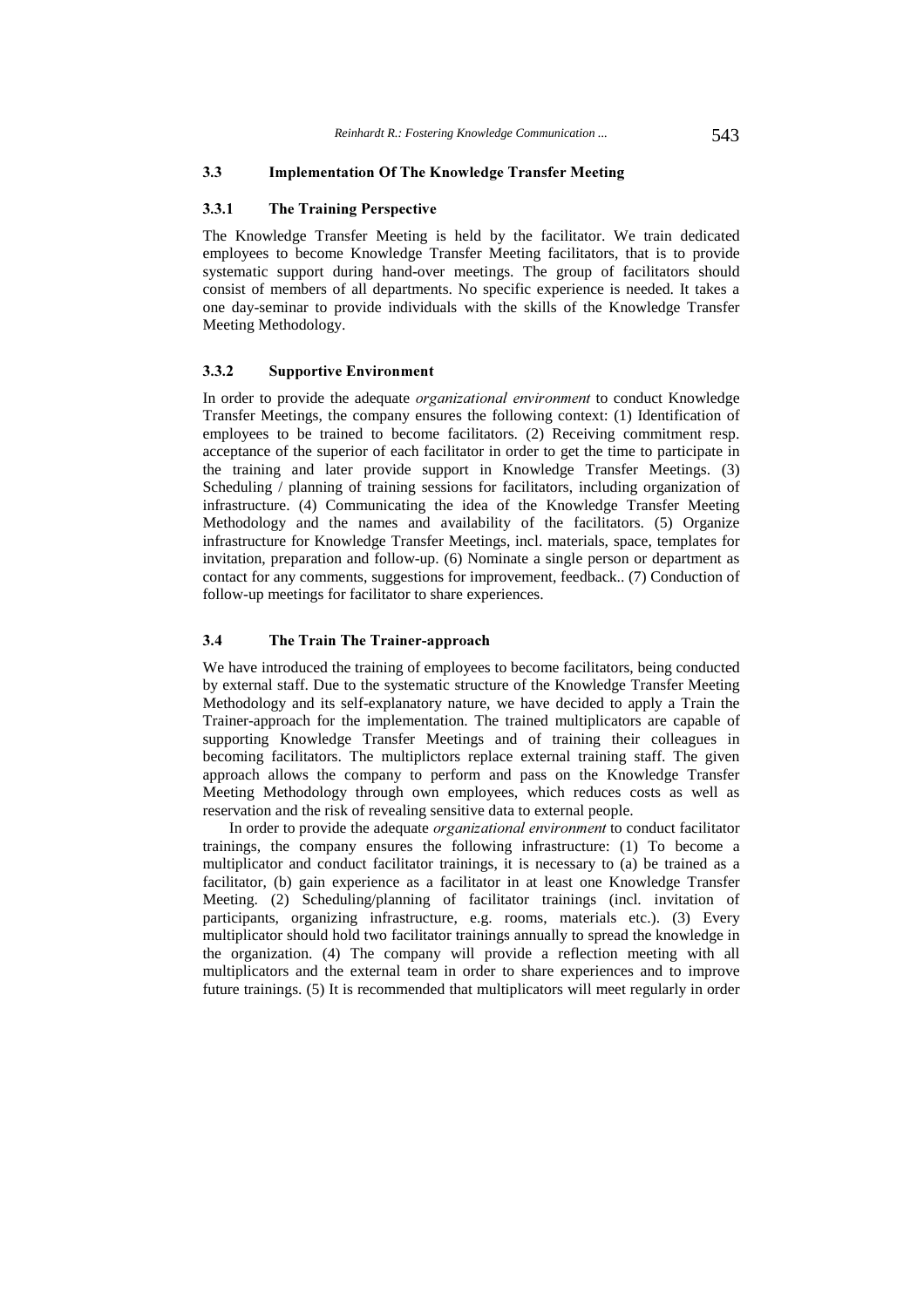to discuss experiences and to share lessons learned. (6)Receiving the commitment of the superior of each multiplicator in order to get the time to conduct the meetings.

# / Conclusion

From a *practical* perspective there are experiences that the Knowledge Transfer Meeting overcomes the shortcomings of common exit interviews, since the operating departments are responsible for the conduction of such meetings. Nevertheless the human resource department still is in the position to play a major role in increasing the success of knowledge transfer. It is evident that an careful succession policy resp. human resource planning is key to knowledge transfer: Considering an "overlapping" time between a predecessor and a successor increases the opportunities for conducting careful hand-overs of crucial knowledge and know-how.

With regard to our *conceptual* framework of knowledge management [cf. Reinhardt (2001); Pawlowsky/Reinhardt (2002)], we can say that the Knowledge Transfer Meeting belongs to an individual learning level, fosters mainly single loopand partially double loop-learning processes on a cognitive level and triggers diffusion and integration of knowledge.

# **References**

[Dierkes et al. (2001)] Dierkes, H./Child, J./Nonaka, I./Antal, A. (Hg.): Handbook of Organizational Learning and Knowledge. Oxford (2001).

[Giacalone, Knouse, Montagliani (1997)] Giacalone, Robert A., Knouse, Stephen B., Montagliani, Amy: Motivation for and Prevention of Honest Responding in Exit Interviews and Surveys. The Journal of Psychology, 131(4), 438-448, 1997.

[Gibbons et al. (1994)]: Gibbons M., Limoges, C., Nowotny, H., Schwartzman, S., Scott, P., Trow, M.: The New Production of Knowledge. The Dynamics of Science and Research in Contemporary Societies. London, 1994.

[Harris (2000)] Harris, Don H.: The Benefits of Exit Interviews. Information Systems Management, Vol. 17 Issue 3, 17-21, 2000.

[Nonaka, Takeuchi (1995)]: Nonaka, I., Takeuchi, H.: The Knowledge Creating Company: How Japanese Companies Create the Dynamics of Innovation. New York/Oxford, 1995.

[Pawlowsky, Reinhardt (2002)] Pawlowsky, P./Reinhardt, R.: Wissensmanagement für die Praxis: Wie wird Wissensmanagement erfolgreich umgesetzt? Neuwied, 2002.

[Perrig, Wippich, Perrig-Chiello (1993)] Perrig, W.J., Wippich, W., Perrig-Chiello, P.: Unbewusste Informationsverarbeitung. Bern, 1993.

[Polanyi (1967)] Polanyi, M.: The Tacit Dimension. London, 1967.

[Probst et al. (1997)] Probst, G./Raub, S./Romhardt, K.: Wissen managen. Wiesbaden, 1997.

[Reddy (1979)] Reddy, M.J.: The Conduit Metaphor - A Case of Frame Conflict in Our Language About Language. In: A. Ortony (Ed.): Metaphor and Thought, 284-324, 1979.

[Reinhardt (2001)] Reinhardt, R.: Knowledge Management: From Theory to Practice. In: D. Morey/M. Maybury/B. Thuraisingham/S. Thuraisingham (Ed.): Knowledge Management: Classic and Contemporary Works. MIT Press 2001, 187-222, 2001